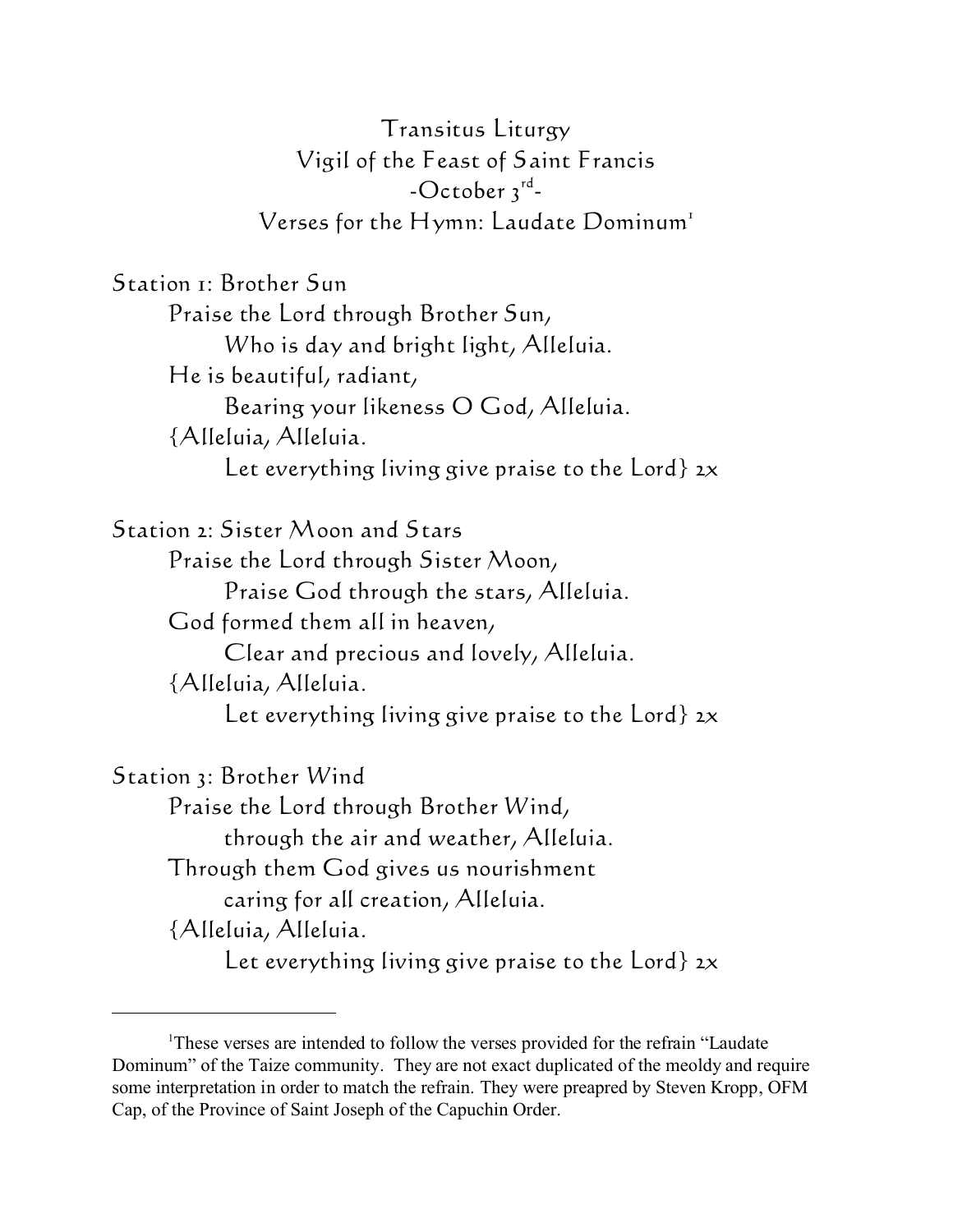Station 4: Sister Water Praise the Lord through Sister Water font of life for all creatures, Alleluia. She is helpful and precious, humble, chaste and refreshing, Alleluia. {Alleluia, Alleluia. Let everything living give praise to the Lord} *2x*

Station 5: Brother Fire Praise the Lord through Brother Fire, who is light in the darkness, Alleluia. He is beautiful, playful He is powerful, strong, Alleluia. {Alleluia, Alleluia. Let everything living give praise to the Lord} *2x*

Station 6: Sister Mother Earth Praise the Lord through Mother Earth, nurturing all creatures, Alleluia. She governs us with tenderness, Gives us fruit and flowers, Alleluia. {Alleluia, Alleluia. Let everything living give praise to the Lord} *2x*